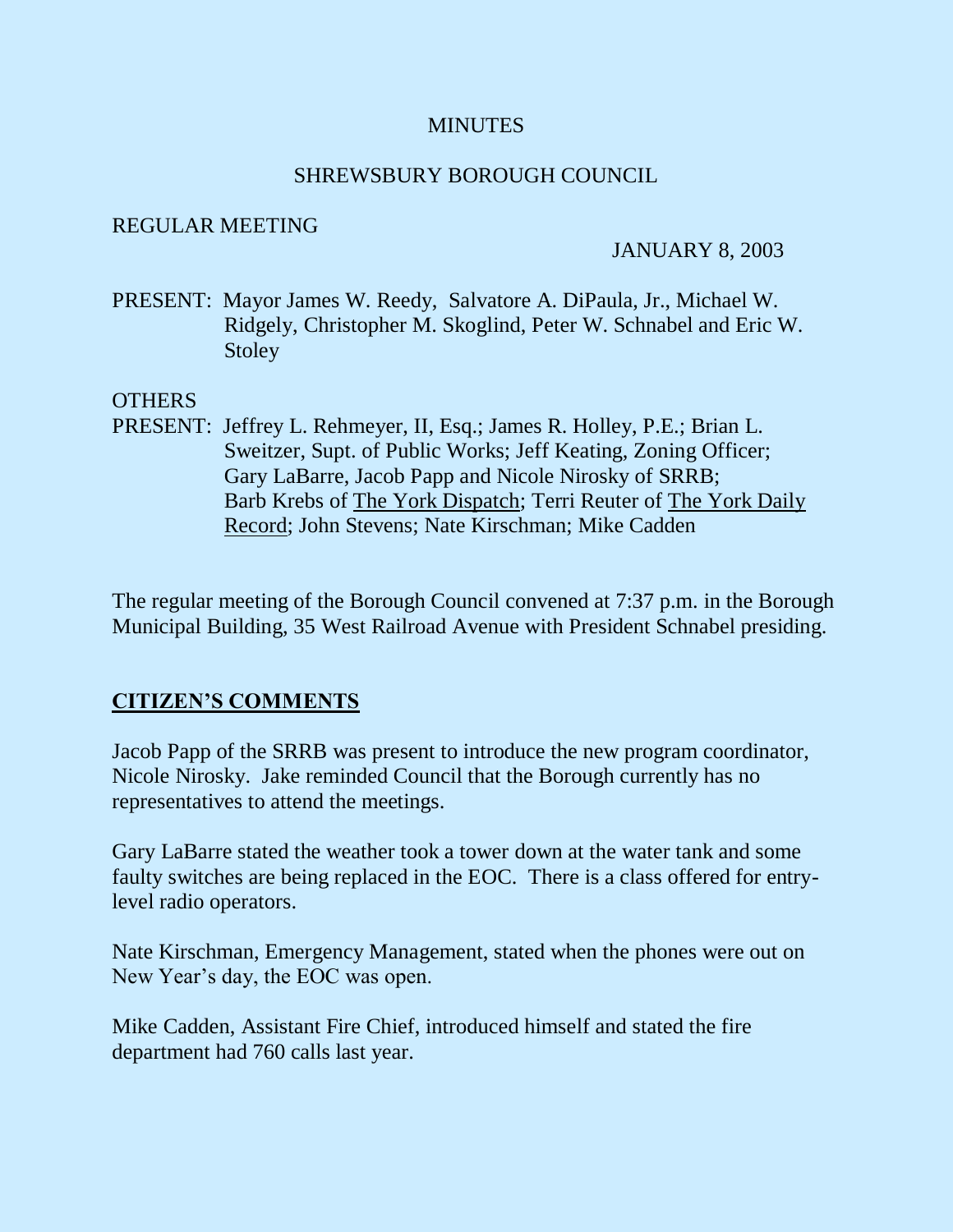# **APPROVAL OF MINUTES**

E. Stoley moved to approve the minutes of the December 11, 2002 meeting.

S. DiPaula seconded. The motion carried with all in favor with C. Skoglind abstaining as he was not at the meeting.

E. Stoley moved to approve the minutes of the December 30, 2002 meeting. M. Ridgely seconded. The motion carried with all in favor with C. Skoglind abstaining as he was not at the meeting.

# **APPROVAL OF EXPENDITURES AND REPORT OF ACCOUNTS**

M. Ridgely moved to approve the expenditures and report of accounts for November. The PLGIT general account is at \$671,000.00. The 2002 budget was \$100,000 over in income and the expenses were at 98.8%.

C. Skoglind seconded. The motion carried with all in favor.

# **BILLS**

- Codes Enforcement for Giant store inspection 11/27, 12/23 And 12/20 \$144.00
- York County Planning Commission regional traffic study  $8<sup>th</sup>$  invoice and final bill \$401.95
- Velda Nickell bookkeeping services for December 12.5 hours \$312.50
- James R. Holley & Assoc general engineering \$1,288.20; new wells \$185.00; sewer map update \$648.55; garage design \$195.00; roof replacement Borough building \$282.38; sanitary sewer repairs 2003 \$458.13
- D & D Scarborough, Inc. final payment on scout house roof \$5,112.20

M. Ridgely moved to approve payment of the above invoices. S. DiPaula seconded. The motion carried with all in favor.

## **SUBDIVISION AND LAND DEVELOPMENT BUSINESS**

## **Zoning Officer/BOCA Inspector**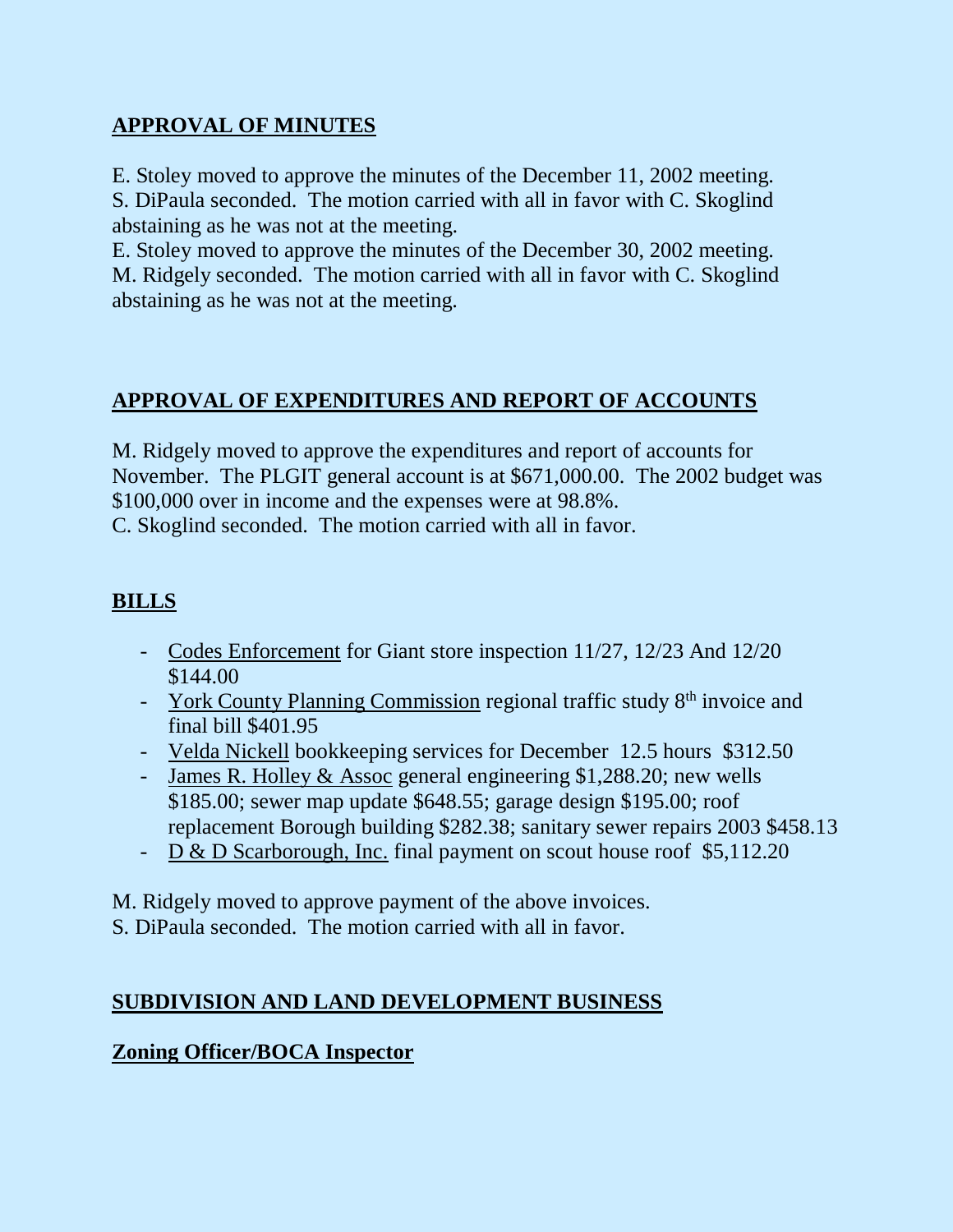The report for December is on file. Jeff contacted the Tourist Oriented Directional sign office about the "Markets at Shrewsbury" sign at the intersection of E. Forrest Avenue and N. Highland Drive. They prefer to leave the sign where it is but they will move it to the northwest corner of Forrest Avenue and the Susquehanna Trail. Jeff was asked to check into the lights on top of The Factory building that they still shine in windows of homes in the Krout development. Jeff was asked if he could put sign permits on his report even though no fees are collected for those permits.

## **OTHER REPORTS**

## **Water & Sewer**

#### Deduct Meter Guidelines

Sol. Rehmeyer found ordinance 1973-9 which allows the Borough to require a deduct meter, but not to accept a request for a deduct meter. Sol. Rehmeyer prepared a draft ordinance to allow and regulate deduct meters under certain qualifications. The ordinance was referred to the water and sewer committee

#### Request for Residential Sewage Rate

John Stevens of 10 N. Main Street was present regarding his request for a residential sewer rate since the primary use of 10 N. Main Street is his residence. A Request for Reduction in Sewer Rates for a Home Occupation or Profession was completed and his art studio/gallery met the requirements (income and floor space) under Ordinance 1985-6. He was advised this approval is given based on the present circumstances and that if a restroom is opened for the public for the art gallery, the use will revert back to commercial or if any other circumstances change, the use will revert back to a commercial rate.

#### Sewer Flows

Because of the rain and melting snow, the flows reached 1.385 million gallons. The majority of the infiltration is from surface water through manhole lids, damaged inserts or frames.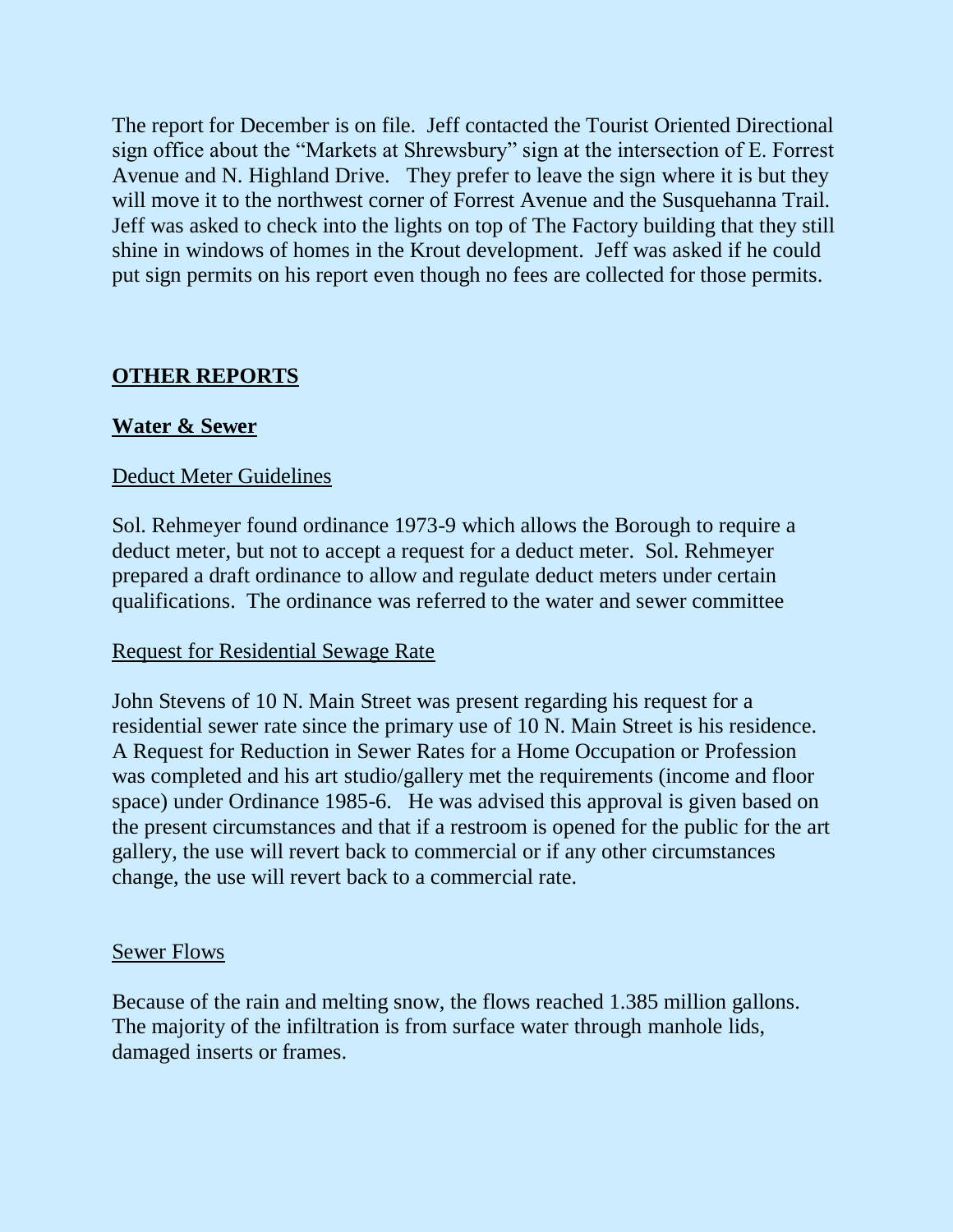#### Sewer Stations for Sale

Pumps, housings, electrical parts, wiring and piping from two sewer stations are ready for sale. An ad will be prepared for all items.

## North End Pump Station

Additional wiring was required to meet our standards and S & A Homes refuses to pay 50% of the bill. The Secretary was directed to resubmit the bill for \$165.00 to S & A Homes.

## **Public Roads & Lighting** – Christopher M. Skoglind

## Shrewsbury Center Sign

Sol. Rehmeyer prepared a draft ordinance to allow the maximum size of the decorative sign to not exceed 20% of the square footage of the maximum sign area allowed by the zoning ordinance. Only the main section of the sign shall be lighted.

## Trees at 205 West Railroad Avenue

An accident occurred at this intersection on December 20. The property owner called Lt. Boddington and stated he wanted to work with the Borough to correct the problem.

#### Snow Plowing Guidelines

Council asked that the snow plowing/cindering guidelines be sent out in a mailing.

## **Public Lands & Buildings and Finance** – Michael W. Ridgely

#### 2003 Budget

M. Ridgely gave the following breakdown of the \$2,400,000.00 budget for 2003: general 38%; water 13%; sewer 48% and highway aid about 1%.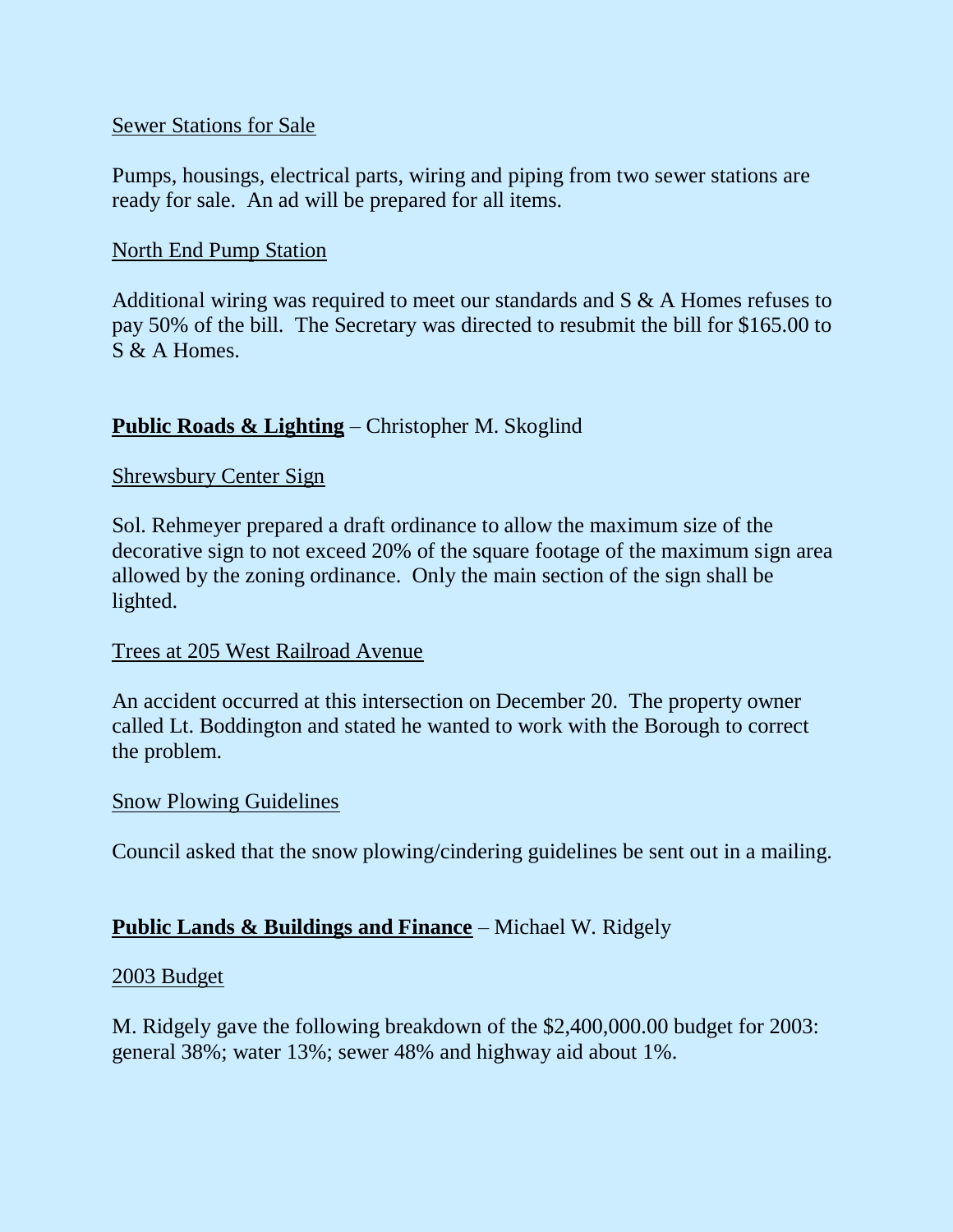#### Scout House Roof

B. Sweitzer stated the contractor came back and repaired a leak. Eng. Holley gave the Warranties to the Secretary.

#### Lock Box

A Knoxbox will be installed on the municipal building for emergencies and will include keys to both buildings.

## **ENGINEER'S REPORT**

#### York County Conservation District

A Memorandum of Understanding is required to approve and accept the services provided by the District. The Subdivision and Land Development ordinance will be amended to replace the Soil Conservation Service with the York County Conservation District.

C. Skoglind moved to accept the Memorandum of Understanding to use the services of the York County Conservation District. M. Ridgely seconded. The motion carried with all in favor.

## Act 43 – Unobtrusive Home Occupations

Sol. Rehmeyer was asked to look into this Act that would require unobtrusive home occupations to be a permitted use.

#### Sewer Plant

Eng. Holley stated in 2001 the Borough was using 58.62% of the plant or 57% of our capacity. In 2002 the Borough used 57.19% or 49% of our capacity. Brian's work on infiltration is paying off.

## **SOLICITOR'S REPORT**

Grim's Glass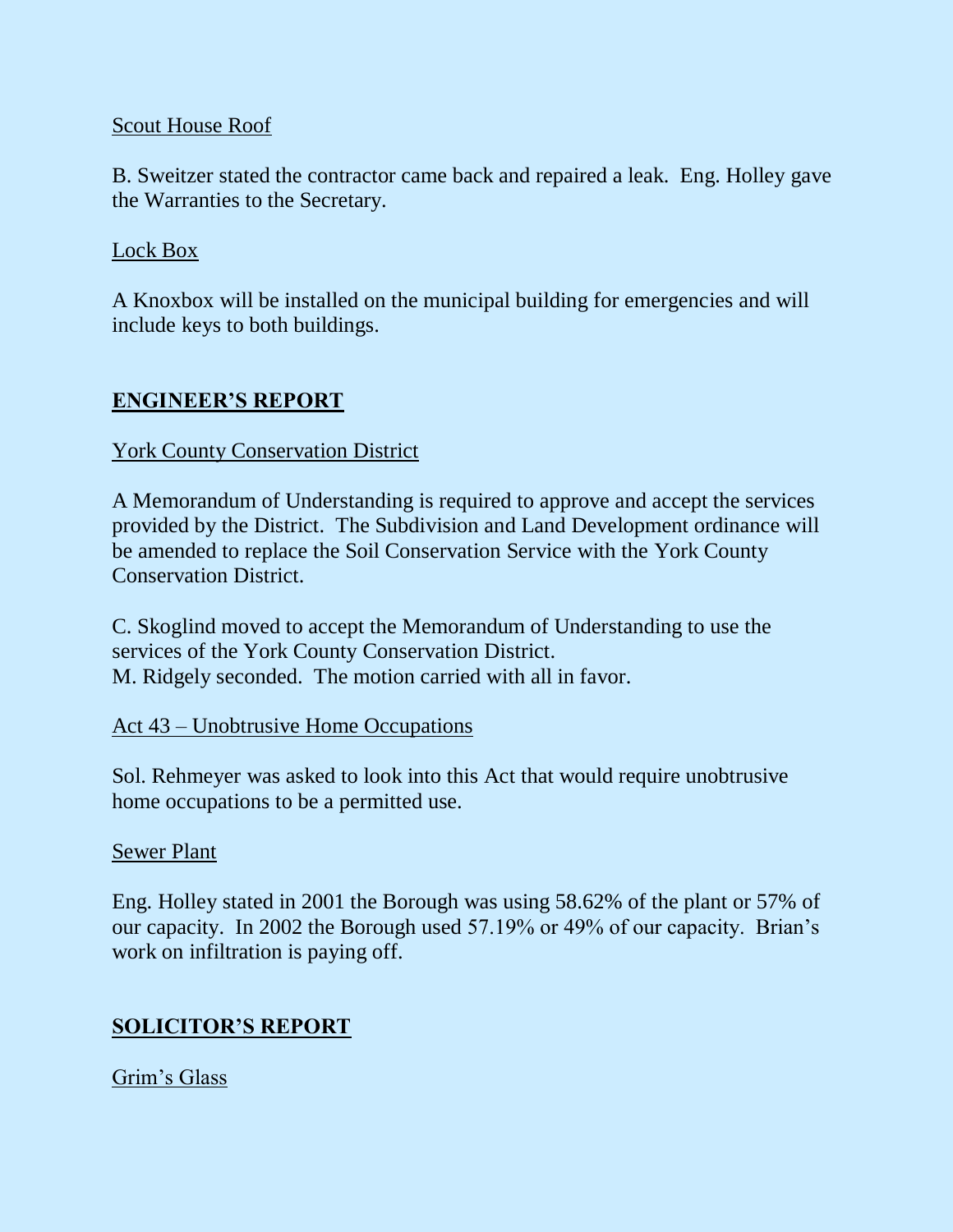Judge Dorney has been assigned to decide the case.

## Southern York County Library

Sol. Rehmeyer continues his efforts on behalf of the library.

## **Public Safety, Welfare and Personnel** – Salvatore A. DiPaula, Jr.

## Council Vacancy

Five letters of interest were received. The personnel committee will meet with applicants and then present two names to Council at the February meeting.

## **Secretary's Report** – Cindy L. Bosley

The Secretary reminded Council and Mayor Reedy about the fire department's appreciation banquet Friday evening.

## **York Area Earned Income Tax Bureau** – Eric W. Stoley

Eric will attend the January 27 meeting.

## **Recreation Board/Regional Recreation Board**

## **Planning Commission/Regional Planning Commission** – Eric W. Stoley

#### Deer Creek Watershed Study

The regional planning commission interviewed three firms in connection with a study of the Deer Creek Watershed the Commission would like to do, hopefully through a grant from DEP.

#### Increase of Dues for SRPC

E. Stoley moved to increase the dues from \$250.00 a year to \$300.00. M. Ridgely seconded. The motion carried with all in favor.